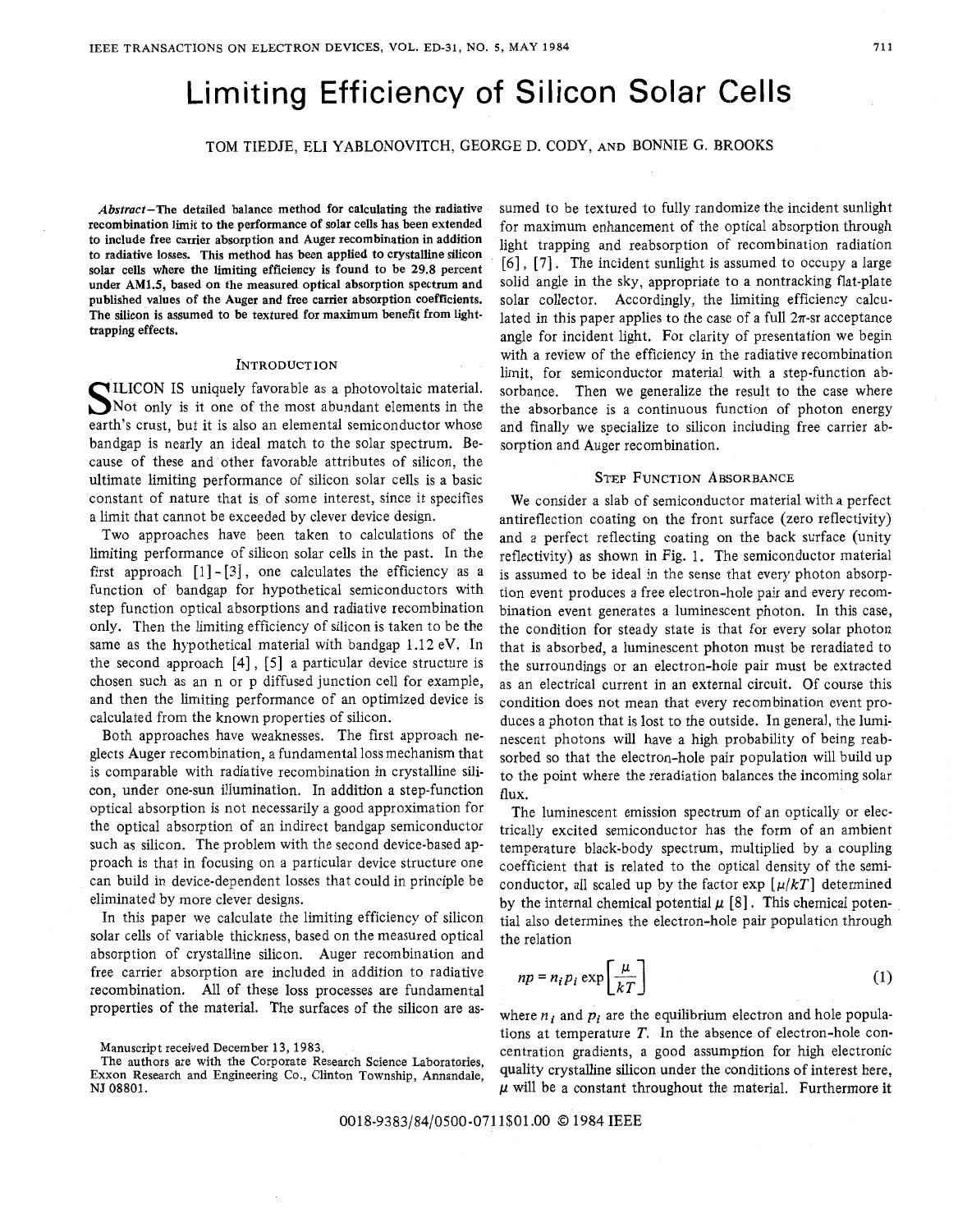

Fig. 1. Solar cell geometry considered in this paper, with zero-reflectivity textured front **surface** and unity reflectivity back surface.

follows from (1) that  $\mu$  is equal to the separation between the electron and hole quasi-Fermi levels and hence it is also equal to the solar cell output voltage for a cell with ideal contacts and no internal concentration gradient.

The flux of black-body photons for a photon energy interval  $dE$  and solid angle  $d\Omega$  is [9]

$$
b_n(E,T) dE d\Omega = \frac{2}{h^3} \frac{n^2}{c^2} E^2 \exp\left(-\frac{E}{kT}\right) dE d\Omega \tag{2}
$$

where *n* is the index of refraction of the medium. The "one" in the denominator of the Bose-Einstein thermal occupation factor has been neglected. This approximation is valid in the limit  $E_g - \mu > kT$  where  $E_g$  is the semiconductor's bandgap.

The flux of luminescent photons out of the top surface of *<sup>I</sup>* lab of semiconductor is most easily calculated from its reverse<br>process, namely the rate at which black-body photons from the<br>process of the semiconductor surrounding thermal bath are absorbed by the semiconductoi. In the dark these two rates (emission and absorption) must b **<sup>3</sup>** equal; under illumination the luminescent emission rate is equal to the dark emission rate multiplied by  $\exp \left[\mu/kT\right]$ . The flux per unit area into the top surface of the semiconductor is

$$
\int_0^{2\pi} \int_0^{\pi/2} b_1(E, T) \cos \Theta \sin \Theta \, d\Theta \, d\phi = \pi b_1(E, T) \qquad (3)
$$

where  $\Theta$  is the angle between the surface normal and the incident ray. We neglect radiative coupling through the back sur. face since it is assumed to be perfectly reflecting. Under il lumination by the sun, the condition for steady state is tha: the total rate of photon emission be the same as the rate *0:'*  which solar photons are absorbed, corrected for the fraction, that is drawn off as current in the external circuit. Expressing: the rates as currents

$$
I_0 \exp\left(\frac{\mu}{kT}\right) = (1-f) I_{sc}
$$
 (4)

where the short-circuit current  $I_{gc}$  and the leakage current  $I_0$ are defined by

$$
I_{sc} = \int_0^\infty eS(E) \, d(E) \, dE
$$
\n
$$
I_0 = e\pi \int_0^\infty b_1(E, T) \, d(E) \, dE \tag{5}
$$

where  $S(E)$  is the solar spectrum,  $a(E)$  is the absorbance of the semiconductor slab  $(0 < a(E) < 1)$ , and f is the fraction of the incident solar flux that is drawn off as current into the



Fig. **2.** Radiative recombination-limited efficiency of solar cells as a function of bandgap for materials with step-function optical absorption edges and the SERI **AM1.5** global **37"** solar spectrum [ 101.

external circuit. The absorbance is assumed to be independent of angle of incidence, a good assumption since light trapping necessitates internal angular randomization in any case.

If we substitute the output voltage  $V$  for the chemical potential  $\mu$ , then (4) can be rewritten as a current-voltage relationship for the solar cell

$$
I = I_{sc} - I_0 \exp\left(\frac{eV}{kT}\right) \tag{6}
$$

from which the maximum output power can be obtained from a numerical solution for the maximum value of the  $I-V$  product. The cell efficiency is then the maximum output power divided by the total energy flux from the sun.

For purposes of comparison with the calculations below, based on the actual absorption of silicon, we have calculated the solar cell efficiency as a function of energy gap  $E_g$ , assuming that the absorbance in (5) is a step function (zero for  $E$  <  $E_g$  and unity for  $E > E_g$ .). The result of the calculation, based on the AM1.5 global,  $37^\circ$  tilt, solar spectrum with total power 97 mW recommended by SERI [10], is shown in Fig. 2 for energy gaps in the vicinity of the maximum efficiency. Notice that the limiting efficiencies for both Si  $(E_g = 1.12 \text{ eV})$  and GaAs  $(E_g = 1.42$  eV) are close to the maximum and that at least for the solar spectrum chosen, the Si bandgap is marginally more favorable than the GaAs bandgap.

# ABSORBANCE FOR CONTINUOUSLY VARYING ABSORPTION COEFFICIENT

In all real materials the absorbance will always be a continuous function of photon energy. For a slab of material with thickness *L* and specular surfaces as in Fig. 1, the absorbance is equal to  $1 - \exp(-2\alpha L)$ , where  $\alpha$  is the optical absorption coefficient and the factor of two accounts for the double pass due to the reflecting back surface. It is possible, however, to increase the absorbance substantially in materials with index  $n > 1$ , with nonspecular textured surfaces [6]. In this case incident light is deflected away from the angle of incidence at one or both interfaces and is trapped inside the material. The light remains trapped until it is either absorbed or scattered **hack** into the escane cone. In the limit that the absorption is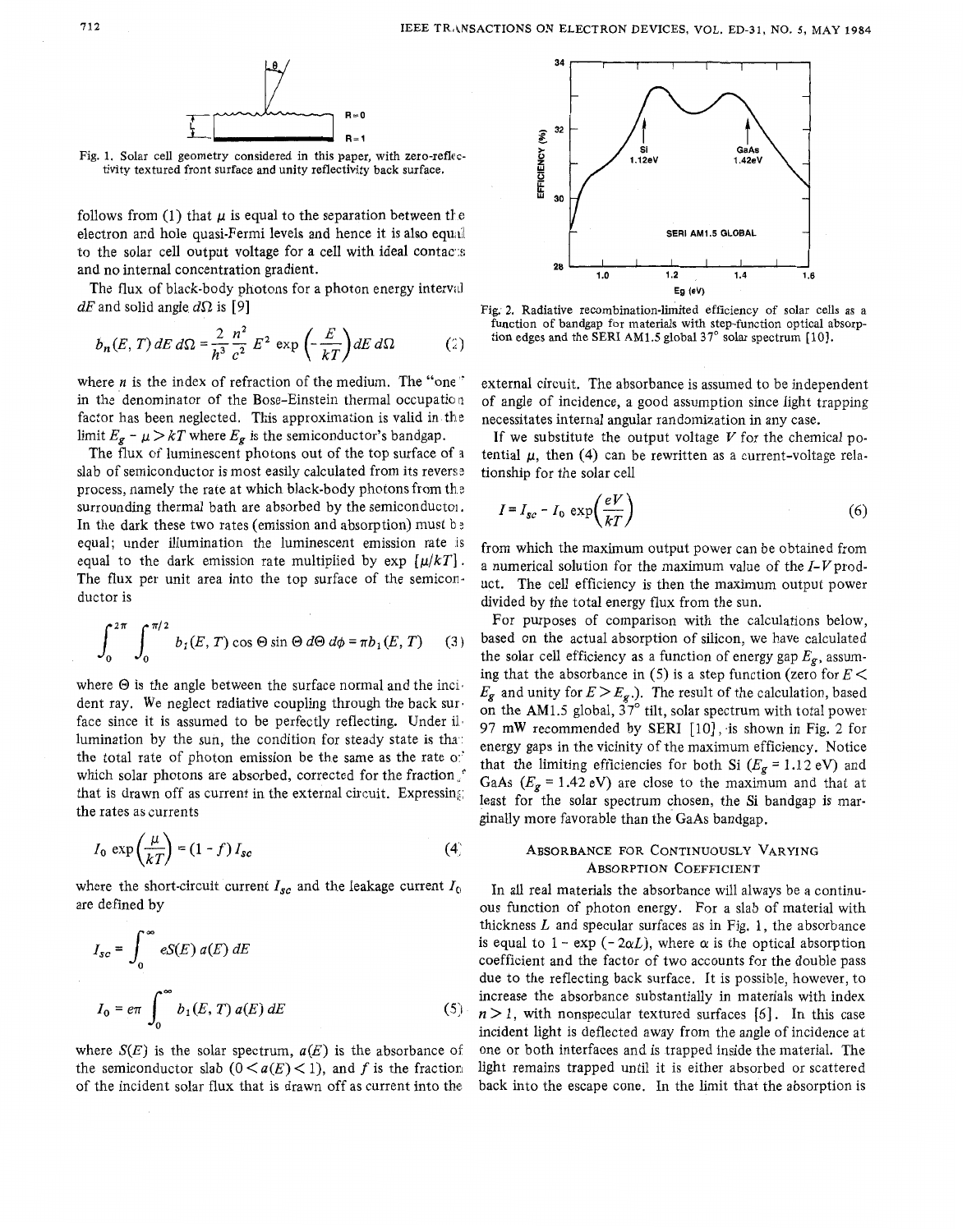

Fig. **3.** Optical absorption coefficient of silicon at 300 K in the vicinity of the band edge [12].

negligible and the scattering surfaces randomize the light inside the semiconductor it can be shown that the light-trapping effect increases the mean path length for a light ray inside the material from  $2L$  to  $4n^2L$  [7]. A sufficient condition for the light to be randomized is that the multiple scattering surfaces behave as Lambertian surfaces [11] when averaged over some appropriate length scale which may be as large as  $n^2L$ .

In this case, in the weakly absorbing limit  $(\alpha L < 1)$  the light intensity is uniformly distributed inside the semiconductor, which is assumed to be thick compared to a wavelength of the radiation. Since the average light ray experiences many reflections with variable path lengths before it escapes, the escape rate can be regarded as a continuous process proceeding at the rate  $1/4n^2L$  in units of per internal path length. Similarly the absorption process proceeds at a rate equal to  $\alpha$ , the absorption coefficient, in the same units. It follows that the probability per unit internal path length for a photon to be absorbed is a ratio of competing rates, namely the rate at which absorption takes place divided by the rate at which absorption plus escape through the loss cone takes place. The absorption probability is the same as the absorbance or

$$
a(E) = \frac{\alpha(E)}{\alpha(E) + \frac{1}{4n^2L}}
$$
 (7)

for  $\alpha L \ll 1$ . Since  $4n^2$  is large (50 at the band edge of silicon), *(7)* is a good approximation to the absorbance even for  $a(E)$  as large as 0.9. Above this value, the true absorbance approaches unity more rapidly (exponentially) with large *a* than predicted by (7); however, since the approximate expression is already close to unity at this point the discrepancy is not significant. The expression in (7) for the absorbance together with (5) can be used to calculate the limiting efficiency for any semiconductor material in which radiative recombination is the dominant recombination mechanism.

In Fig. **3** we show the optical absorption coefficient of silicon in the vicinity of the band edge  $[12]$ . In Fig. 4, we show



E(ev)<br>Fig. 4. Absorbance as a function of thickness for slabs of silicon in which the light is fully randomized. The numbers indicate the slab thickness in micrometers.



Fig. **5.** Short-circuit current as a function of silicon thickness for material with textured surfaces (solid line) and specular surfaces (dashed line), based on the SERI AM1.5 global **37"** tilt solar spectrum, with 97-mW/cm<sup>2</sup> total power  $[10]$ .

the absorbance as a function of photon energy calculated by substituting the absorption data of Fig. 3 into (7) for four different silicon thicknesses. The index of refraction as determined experimentally from the reflectivity at 1.1 eV, gave  $4n^2$  = 50. For convenience in this paper we take  $4n^2$  to be a constant equal to 50 in the wavelength range of interest.

## EFFICIENCY OF SILICON SOLAR CELLS

From Fig. 4 we note that the absorption threshold for silicon shifts by about *0.2* eV to higher energy as the silicon sheet thickness decreases from 2000 to  $2 \mu m$ . This shift in the absorption threshold can be converted into a thickness dependent short-circuit current by numerical evaluation of the  $I_{\rm sc}$  integral in (5). The calculated short-circuit current as a function of silicon thickness is shown in Fig. *5* for material with textured surfaces, based on the absorbance in *(7),* and for material with specular surfaces based on the absorbance  $a(E) = 1 - \exp[-2\alpha(E)L]$ . In both cases the front and back surfaces are assumed to have zero and unity reflectivity respectively. From Fig. *5* we note that the light-trapping effect is particularly important for thin samples. Incidentally, the strong thickness dependence of the absorption threshold points out the inadequacy of the assumption that  $E_g = 1.1 \text{ eV}$ in silicon solar cell calculations.

As long as the electron-hole pairs and photons interconvert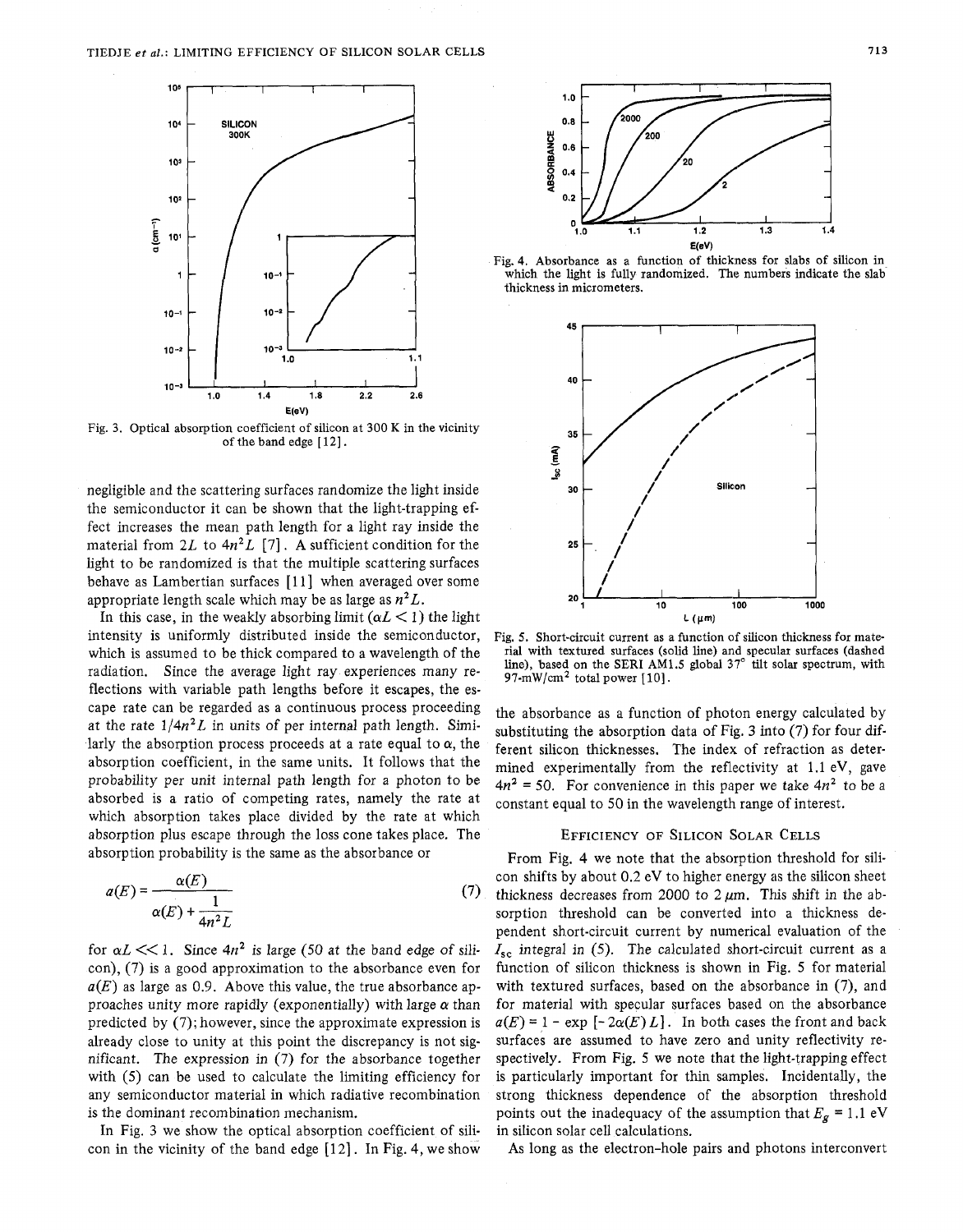by absorption and radiative recombination and no other Drocesses are allowed, the only loss mechanism in the solar cell is the luminescent emission from the semiconductor, requ:red by thermodynamics. In real semiconductors other loss mechanisms always exist. For example photons can be absorbed 'by free carriers, which in turn dissipate the energy to heat by interaction with the lattice. This absorption is denoted by  $\alpha_1(E)$  to distinguish it from the absorption process  $\alpha_2(E)$ which generates electron-hole pairs. It follows from the arguments given in the preceeding section that the absorbancc in (7) for electron-hole pair generation should be replaced by

$$
a_2(E) = \frac{\alpha_2(E)}{\alpha_2(E) + \alpha_1(E) + \frac{1}{4n^2L}}
$$
(3)

in the presence of free carrier absorption. The hot carriers are assumed to dissipate their excess energy to photons. The spectrum of light radiated by the electron-hole pairs in equilibrium at *T* with an external thermal bath is given by  $a_2(E) b_1(E, T)$ through detailed balance arguments. Likewise, the spectrum of the light radiated from the semiconductor to an internal black body is  $a_2(E)$   $b_n(E, T)$ .

The condition for steady state in the photon population can now be written down

$$
\int_{\text{Vol}} Rnp \, dV = \left[ \iiint_{\text{Vol}} \alpha_1(E) \, a_2(E) \, b_n(E, T) \, dE \, dV \, d\Omega \right. \\
\left. + \iiint_{\text{Vol}} \alpha_2(E) \, a_2(E) \, b_n(E, T) \, dE \, dV \, d\Omega \right. \\
\left. + \iiint_{\text{surf}} \alpha_2(E) \, b_n(E, T) \, dE \, dS \, d\Omega \right] \exp \left[ \frac{\mu}{kT} \right].
$$
\n(9)

The left-hand side is the rate at which photons are generated through radiative recombination and the right-hand side is  $t_1$ .e rate at which they are lost.  $R$  is the radiative recombination rate coefficient. Following the arguments given in the preced*ing* section the surface integral can be converted into a volun e integral as follows:

$$
\int\limits_{\text{surf}} dS \rightarrow \frac{1}{4n^2L} \int\limits_{\text{Vol}} dV
$$

With this substitution (9) reduces to

$$
Rnp = \exp\left[\frac{\mu}{kT}\right] \iint \alpha_2(E) \, b_n(E,T) \, dE \, d\Omega \tag{10}
$$

which is the fundamental detailed balance relationship between the absorption coefficient and the radiative recombin: tion rate. Equation (10) could have been written down from first principles  $[13]$ ; our derivation confirms that the expression for the absorbance given in  $(8)$  is the correct one. In fact, we might have started with (10) as the basic assumption and then solved for the absorbance  $(8)$  by requiring consistency be-



Fig. *6.* Spectral dependence of the luminescent emission rate for a  $100$ - $\mu$ m-thick slab of roughened silicon in thermal equilibrium at 300 K.

tween (9) and (10). A numerical integration of (10) gives  $R =$  $2.1 \times 10^{-15}$  cm<sup>3</sup>/s in agreement with [13].

The electron-hole pair recombination can take place non-radiatively even in the absence of defect-mediated Shockly-Read-Hall type recombination. The most important mechanism of this type is Auger recombination. Auger recombination takes place at a rate given by  $C_n n^2 p + C_p p^2 n$  where  $C_n$  and  $C_p$ are Auger coefficients. The condition for steady state in the electron-hole population, including Auger recombination is

$$
Rnp + C_n n^2 p + C_p p^2 n
$$
  
=  $\exp\left(\frac{\mu}{kT}\right) \int \int \alpha_2(E) a_2(E) b_n(E, T) dE d\Omega$   
+  $\frac{I_{\text{sc}}}{eL} (1 - f)$  (11)

where the right-hand side includes  $I_{sc}/eL$ , the volume rate of generation of electron-hole pairs by the sun, and an integral which corresponds to the rate at which electron-hole pairs are regenerated through absorption of the recombination radiation.

The reabsorption process competes with luminescent emission from the surface of the semiconductor to the surroundings. This loss process proceeds at a rate given by the third term on the right-hand side of (9). In Fig. 6 we show the spectral dependence of the loss rate through external emission compared with the spectral dependence of the reabsorption rate. The solid line is the total internal emission spectrum given by  $\alpha_2(E)$   $b_n(E, T)$ , and the broken lines marked *B* and  $C$  are the integrands of  $(9)$ , third term and second term, respectively, all for a 100- $\mu$ m-thick sample. Note in Fig. 6 that reabsorption and external emission are about equally probably for a luminescent photon (see Fig. 9), and that the loss is primarily from low-energy photons.

There has been some uncertainty in the literature in the past as to the correct experimental values for the Auger coefficients in silicon [14]. Experimental measurements of these quantities are difficult because of complications from heavy doping effects and surface recombination. However, we are interested in the simpler case where the silicon is intrinsic or, so lightly doped that  $n = p$  under illumination. In this case, measurements of the bipolar Auger coefficient  $C = C_n + C_p$ are available by a technique that is insensitive to surface re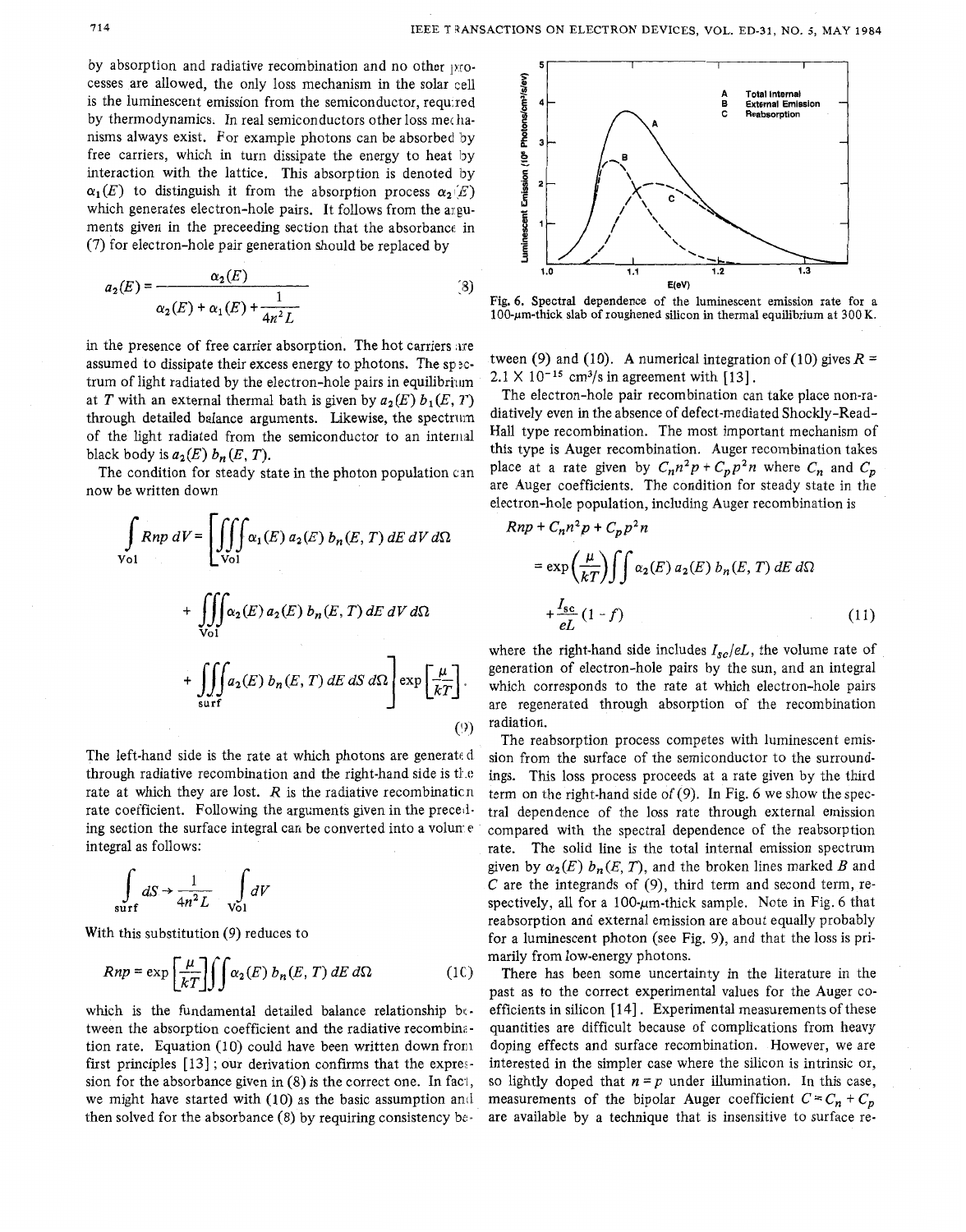combination [15]. The result is  $C = 3.88 \times 10^{-31}$  cm<sup>6</sup> s<sup>-1</sup>. For the free carrier absorption coefficient we use  $\alpha_1 = \alpha_n + \cdots$  $\alpha_p$  = 5.5 × 10<sup>-18</sup>  $n$ (cm<sup>-1</sup>) appropriate for a band-edge photon where *n* is the electron density [16]. The wavelength dependence of the free carrier absorption is neglected in the narrow wavelength region of interest near the band-edge.

Equation (11) can now be simplified with the help of (10) and the above mentioned assumptions that  $n = p$  and that  $\alpha_1$ is independent of wavelength. The result is

$$
\left(\alpha_1 + \frac{1}{4n^2L}\right) \exp\left(\frac{\mu}{kT}\right) \iint a_2(E) b_n(E, T) dE d\Omega + Cn^3
$$
  
=  $\frac{I_{\text{sc}}}{eL} (1 - f)$  (12)

where there is now one term on the left-hand side for each of the three loss processes namely free carrier absorption, radiative emission and Auger recombination. This equation can be solved for the chemical potential  $\mu$  (output voltage), since  $np =$  $n_i p_i$  exp  $\lceil \mu/kT \rceil$ . In principle, (12) is a nonlinear integral equation since the absorbance  $a_2(E)$  depends in a nonlinear way on the carrier density through the free carrier absorption. In practice the free carrier absorption is a small effect and can be neglected in a first trial solution and then iterated once for self-consistency.

In the absence of free carrier absorption, *(12)* has the form

$$
I_0 \exp(x) + eL \ C n_i^3 \ \exp\left(\frac{3x}{2}\right) = I_{\rm sc}(1 - f) \tag{13}
$$

where  $x = eV/kT$ , and  $I_0$  and  $I_{\rm sc}$  are defined in (5). The opencircuit voltage is the solution of (13) with  $f = 0$ ; the maximum output power is the maximum value of the product  $xf$  (multiplied by  $I_{sc}kT/e$ ) where f is a function of x through (13). The maximum output power is obtained from a numerical solution for the root of the equation  $d(xf)/dx = 0$ . This solution is then iterated to include free carrier absorption self-consistently. Free carrier absorption turns out to be negligible except for the thickest samples. It is interesting that Auger recombination increases the fill factor over the case for radiative recombination only. At open circuit, the Auger recombination is the dominant loss mechanism. At the maximum power point radiative losses are about 20 percent of the losses due to Auger recombination.

The maximum solar cell efficiency is shown in Fig. 7 as a function of silicon thickness for  $T = 300$  **K** and  $n_i = p_i = 1.45$  X  $10^{10}$  cm<sup>-3</sup> [17]. We note that the combined effect of the actual optical absorption spectrum, Auger recombination and free carrier absorption is to bring the efficiency of silicon down from 32.9 percent on the basis of Fig. *2* to a peak value of 29.8 percent, for silicon about  $100$ - $\mu$ m thick. Table I shows the operating parameters for the 100- $\mu$ m cell. Also shown in Fig. 7, for reference, is the purely radiative efficiency limit when Auger recombination and free carrier absorption are neglected. Fig. 8 shows the open-circuit voltage as a function of cell thickness for the purely radiative case and for the case where we include Auger recombination and free carrier absorption. At open circuit, Auger recombination is the dominant



Fig. **7.** Efficiency of silicon solar cells as a function of thickness for textured cells with back reflectors. The top curve includes only radiative recombination and the bottom curve includes Auger recombination and free carrier absorption in addition to radiative recombination as discussed in the text.



Fig. 8. Open-circuit voltage as a function of cell thickness for radiative recombination only (dashed line) and for radiative, Auger, and free carrier absorption (solid line).

**TABLE** I OPERATING PARAMETERS OF OPTIMUM (100  $\mu$ m) Silicon Solar Cell **and Silicon** 

| $v_{\alpha c}$       | 769 mV                  |  |
|----------------------|-------------------------|--|
| $I_{sc}$             | 42.2 MA/cm <sup>2</sup> |  |
| FF                   | 0.890<br>$\equiv$       |  |
| V <sub>MAX</sub> PWR | 703 mV                  |  |
| Efficiency           | 29.8%                   |  |

loss mechanism. Fig. 9 summarizes the loss processes in the optimum 100- $\mu$ m solar cell at the operating point.

Throughout the above discussion we have ignored surface recombination. This is one of the most important loss mecha-